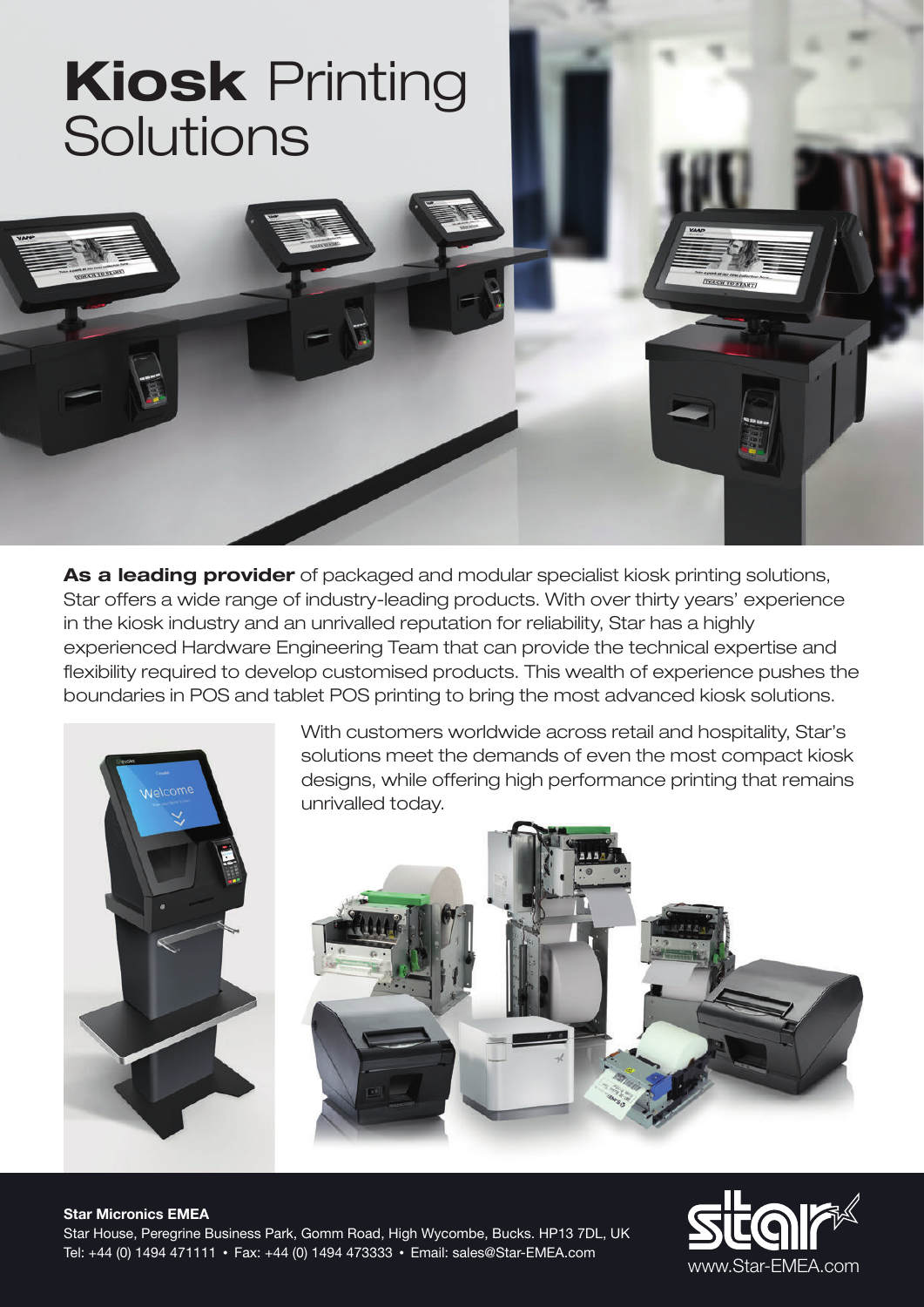### **The Star Choice**

## **Specialist Packaged**

Star's packaged printers offer ease of installation, a variety of interface options and are CloudPRNT compatible for internet connected services. Ideal for self-service kiosks where staff are physically present to replenish print media.

**Lower cost hardware in comparison to** modular solutions

## **Modular Open Frame**

Star TUP & Sanei printers offer traditional kiosk printing solutions that are flexible and adaptable in application. The TUP range is extremely flexible with a modular solution and long cables for customised installs for limited space enclosures whilst the Sanei range is a lower cost, more compact, "fixed" open frame kiosk mechanism.

- **Larger paper roll options for less frequent** paper changes – talk to Star support to discuss options (support@star-emea.com)
- Presenter/bezel options are available with Document Capture / "retract & retain"

## **Tablet Kiosk**

Aid the design of the new generation, compact Tablet Terminals with Star's wide range of tablet printing solutions with connectivity at every level including the unique mC-Print3 and TSP143IIIU for direct USB "Data & Charge" from the printer to iOS devices via the Lightning cable.

mC-Print3 also offers SteadyLAN connectivity for direct cabled internet access to tablets. Bluetooth, LAN & Cloud receipt, label & ticket printer solutions on media up to 0.15mm are also available.

Star's range includes:

**Packaged Printers:** 

TSP100, TSP654 / mC-Print with partial cut and Near End Paper Sensor

- Easier to install, change paper rolls and maintain with the front-loading mC-Print3
- 10cm roll has 60% more paper on the roll than the standard 8cm offered by other
- packaged printers (TSP700II and TSP800II) ■ Snout option available for TSP700II
- TSP700II and TSP800II for labelling and
- heavier ticket stock solution for 58/80/ 112mm wide media
- Transmissive, Gap & Black Mark sensors for ticketing & labelling (without presenter)
- $\blacksquare$  The Sanei is capable of operating at lower temperatures (-20 to +60°C).
- The TUP range has greater connectivity options in comparison to Sanei: Sanei (USB & Serial), TUP no interface supplied – choose from USB, Serial, Parallel or LAN (TUP500 only)
- Sanei 58mm & 80mm "Bucket" models for "Drop-In & Print" easy paper loading
- All Sanei models feature status/error email capability
- 12v Sanei SK1-21H/SK1-31H models for solar energy power etc.

#### **Open-Frame Printers:**

including the Sanei range – SK1-221 / SK1-321 "bucket" paper loading versions with Bezel option

**UNIQUE Connectivity** options tailored for Tablet Terminals:

- CloudPRNT for HI X Printer Series and mC-Print Printers
- Direct Lightning USB "Data & Charge" for TSP143IIIU
- SteadyLAN "Data, Charge & Network Connectivity" for mC-Print iOS printers for Apple devices and new mC-Print USB-C printers for Android / Windows / Linux
- TSP654II and TSP847 AirPrint
- Hub Functionality with 2 USB Host Ports to directly control Star SCD222 customer display and a range of scanner and RFID devices

Ideal for applications where a lower cost tablet is used for its compact size / slim profile, ease of use and connected services on sites where staff are present to replenish print media. Star's mC-Print3 and HI X Printer Series simplify the kiosk design providing a hub with 2 USB host ports for SCD222 customer display and a range of different scanners as well as remote communication.

### **The Star Difference**

### **Integration Made Easy**

Star's investment, expertise and relationships with industry giants such as Microsoft, Google and Apple ensure developers can

integrate Star printers with a consistent experience. Its sophisticated drivers support industry standards from all major operating systems and, being a member of the UPOS committee, Star prides itself on the quality of SDKs, source code and Technical Manuals available to developers.



- Remote firmware updates removing the need for site visits
- Print Verification Status feedback

**Technical Innovation**

- Remote communication CloudPRNT with HI X Connect compatible printers and mC-Print
- A4-A6 automatic scaling Tool for up to 80% savings compared to a typical laser printer



**Star TSP700II, TSP800II & mC-Print**



**Star TUP & Sanei Range**



**Star mC-Print3, TSP143III, TSP654II Series including Apple AirPrint™ & Sanei Range**





### **Star Kiosk VIP Club**

Star has expanded the Star VIP Club with the launch of Star Kiosk VIP Club. Star Kiosk VIP Club members have access to additional sales, technical and marketing resources designed to help you develop your solution with the support of Star behind you.

*Find out more and apply online at www.StarVIP.Club*





Windows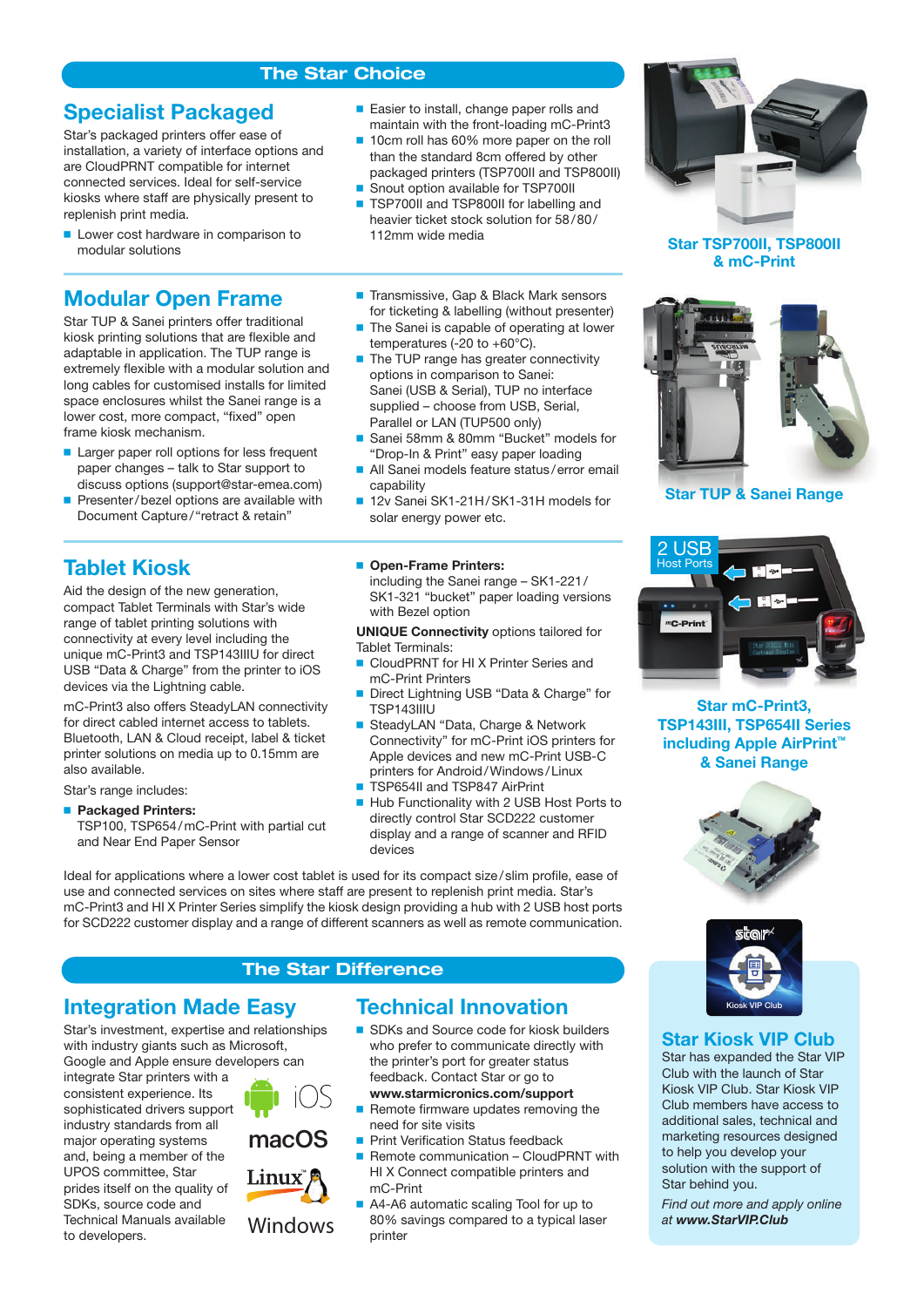# **Sanei** Kiosk Printer Series

### **Key applications**

- $\prec$  Retail
- $\prec$  Hospitality
- **A** Ticketing
- **K** Warehouse/Logistics











## **Entry-level, Super-Compact, Open Frame Printers**

**Star is now providing a wide range of Sanei kiosk mechanisms for limited space enclosures. Available in 2", 3" and 4" widths with gap / black mark sensor for label printing, the Sanei range of barcode, ticket, receipt and label kiosk mechanisms offer fast, high quality 203 dpi printing at speeds up to 250mm/second.**

Sanei kiosk printers are low profile and ultra-light weight with flexible mounting options including vertical orientation 90° position for the thinnest of vertical footprints matching today's latest generation of slim-line kiosks.

**Contact support@Star-EMEA.com for full specifications and options.**

# **SK1-211/ 311** Series

### **Compact and ultra-lightweight 2" 58 mm and 3" 80mm open frame kiosk printers**

Max. 250mm/sec print speed **Max. φ120mm paper roll as standard. 250mm option**  $\blacksquare$  Max. 150µm paper  $\blacksquare$  Auto-loading function  $\blacksquare$  Selectable partial or full cut  $\blacksquare$  Dual Serial and USB interface ■ StarPRNT or ESC/POS<sup>™</sup> with Windows, Linux and Android drivers

# **SK1-221/ 321** Series

**Compact and ultra-lightweight 2" 58mm and 3" 80mm "Bucket" Style Printers with "Drop-In & Print" paper loading**

- Max. 250mm/sec print speed **Max. φ83mm paper roll as standard Max. 150**µm paper
- $\blacksquare$  Auto-loading function  $\blacksquare$  Selectable partial or full cut  $\blacksquare$  Dual Serial and USB interface
- $\blacksquare$  StarPRNT or ESC/POS<sup> $m$ </sup> with Windows, Linux and Android drivers

# **SK1-41** Series

### **Wide format 4" 112mm open frame kiosk printer**

- **Max. 150mm/sec print speed**  Max. φ120mm paper roll as standard. 250mm option
- Max. 120µm paper Easy Paper insert with fully opening cover Selectable full or partial cut
- Dual Serial and USB interface  $\blacksquare$  ESC/POS<sup>tor</sup> with Windows, Linux and Android drivers

# **SK4-21/ SK4-31** Series

### **Compact, economical 2" 58mm and 3" 80mm open frame kiosk printers**

- **Max. 150mm/sec print speed Max. φ83mm paper roll Max. 85µm paper**
- 3 paper positions LED Bezel and Anti-Paper Jam Bezel options available
- Windows Utility drivers with remote status monitor Selectable full and partial cut
- Dual serial and USB interface ESC/POS<sup>™</sup> compatible Auto-loading function

# **SK1-21H/ 31H** Series

### **Compact 2" 58mm and 3" 80mm kiosk printers with 12V power supply**

- **■** Max. 150mm/sec print speed Max. φ120mm paper roll as standard. 250mm option
- Max. 100µm paper Selectable full and partial cut Energy Saving mode
- Wide operating temperature range Easy paper loading with side open head
- Dual serial and USB interface ESC/POS<sup>™</sup> compatible Auto-loading function



*For full range of Sanei options, please contact support@star-emea.com*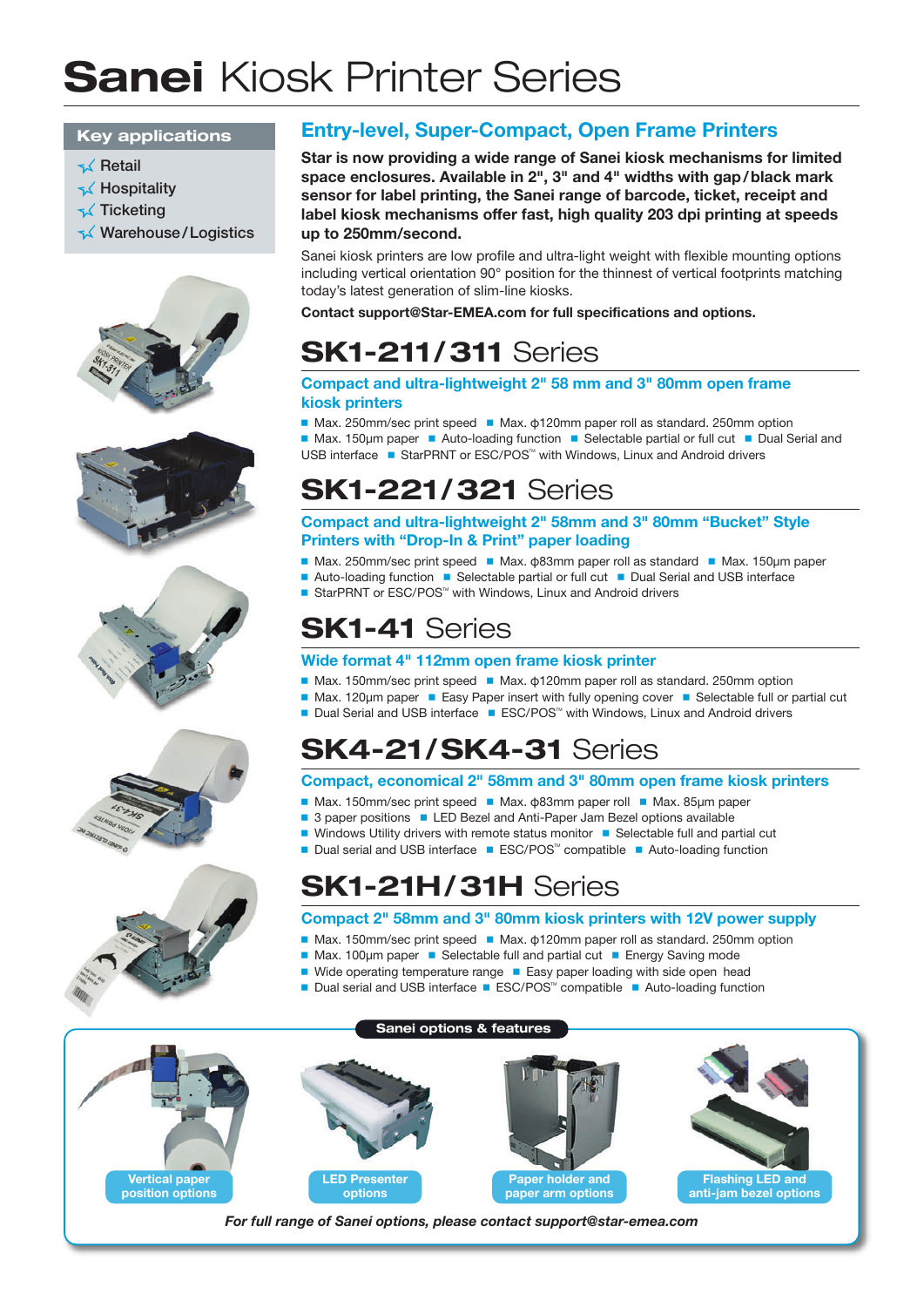# **TUP500** Series

### *High Speed 220mm/second Kiosk Printing Solution available in Modular or Open Frame Formats*

- High speeds of up to 220mm/second (with standard 15cm paper roll) and a default speed of 180mm/second using the optional 25cm paper roll holder
- Adjustable  $45 82.5$ mm paper width functionality with self centring width adjuster
- Barcodes, receipts, tickets, labels (TUP542) etc, all printed on media from 0.065mm to 0.15mm thick for different applications



### **TUP500 features**



**TUP500 Programmable LED Flashing Paper Exit Guide**



**Easy Paper Load – simply "lift and tilt" mechanism and insert paper**

# **TUP900** Series

### *80-112mm Wide (A4 Replacement) Open Frame / Modular Kiosk Printing Solution*

■ 150mm/second high quality thermal barcode, label, receipt, ticket and A4 kiosk printing solution for 80 – 112mm formats up to 0.15mm thick



- A4 to A6 automatic scalable raster driver for reduced, cost-saving A4 to Internet output on 112mm wide paper
- Easy paper loading and multi-position adjustable near end paper sensor with 80cm of cable for use with the high capacity paper roll supply option
- Adjustable horizontal or vertical mounted control panel with extended cable lengths for integration flexibility
- Easy-load simply lift and tilt the mechanism forward and insert the paper for automatic paper loading



"High speed and cost effective, the TUP500 is ideal as a fast, reliable receipt, label or ticket printer for kiosk environments."

### **Models**

### **Models available:**

- **TUP592 Open Frame Printer with** Presenter
- **TUP542 Open Frame Printer** without Presenter for labels

#### **Interface options:**

USB HU07, Ethernet HE07, Serial HD03, Parallel HC03

#### **TUP options**

### **TUP500 and TUP900 open frame and mechanism options:**

- **Paper exit guide/snout with** flashing LEDs
- 25cm paper roll holder (15cm standard) Max. capacity 18cm when
- mounted below printer
- **PS60 power supply Large roll Damper Unit**
- 
- **All models supplied without** interface with optional USB, Ethernet with "print on disconnection" feature (TUP500 only), alongside traditional interface options

"Offering cost efficient thermal printing, the TUP900 is designed especially for kiosk or unattended printing applications producing fast and reliable wide format tickets and receipts."

### **Models**

#### **Models available:**

- **TUP992** Open Frame Printer with Presenter
- **TUP942 Open Frame Printer** without Presenter for labels

#### **Interface options:**

USB HU08, Serial HD04, Parallel HC04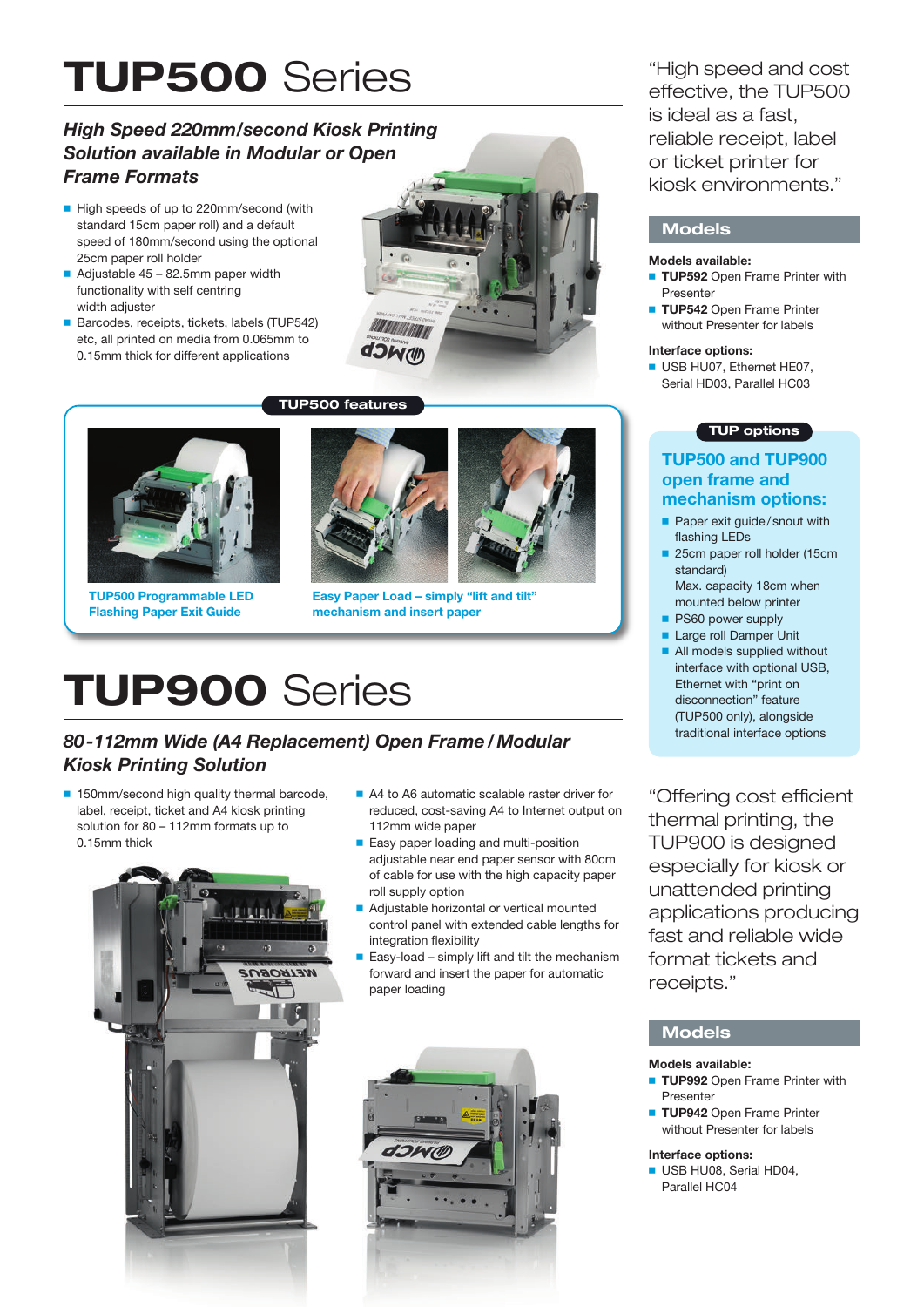# **Specifications**

|                                                           | <b>TUP500</b><br><b>Series</b>                                                                                                                           | <b>TUP900</b><br><b>Series</b>                                                                                                                   | SK1-211/311<br><b>Series</b>                                                                                                                                                                                                                                                   | SK1-221/321<br><b>Series</b>                                                                                                         | <b>SK1-41</b><br><b>Series</b>                                                                                                     | SK4-21/31<br><b>Series</b>                                                                                                                                                                                                                                                                                                                        | <b>SK1-21H/31H</b><br><b>Series</b>                                                                                                                                                                                                                                                                                        |
|-----------------------------------------------------------|----------------------------------------------------------------------------------------------------------------------------------------------------------|--------------------------------------------------------------------------------------------------------------------------------------------------|--------------------------------------------------------------------------------------------------------------------------------------------------------------------------------------------------------------------------------------------------------------------------------|--------------------------------------------------------------------------------------------------------------------------------------|------------------------------------------------------------------------------------------------------------------------------------|---------------------------------------------------------------------------------------------------------------------------------------------------------------------------------------------------------------------------------------------------------------------------------------------------------------------------------------------------|----------------------------------------------------------------------------------------------------------------------------------------------------------------------------------------------------------------------------------------------------------------------------------------------------------------------------|
| <b>STAR</b><br><b>PRINTER</b><br><b>SERIES</b>            |                                                                                                                                                          |                                                                                                                                                  |                                                                                                                                                                                                                                                                                |                                                                                                                                      |                                                                                                                                    |                                                                                                                                                                                                                                                                                                                                                   |                                                                                                                                                                                                                                                                                                                            |
| <b>Description</b>                                        | <b>Modular Thermal</b><br><b>80mm Open Frame</b><br><b>Kiosk Printers</b>                                                                                | <b>Modular Thermal</b><br>112mm Open Frame<br><b>Kiosk Printers</b>                                                                              | <b>Compact Thermal</b><br>58mm and 80mm<br><b>Open Frame</b><br><b>Kiosk Printers</b><br>with StarPRNT                                                                                                                                                                         | <b>Compact Thermal</b><br>58mm and 80mm<br>"Bucket-Style"<br><b>Kiosk Printers</b><br>with StarPRNT                                  | <b>Wide Format</b><br><b>Thermal 112mm</b><br><b>Open Frame</b><br><b>Kiosk Printers</b>                                           | <b>Compact</b><br><b>Economical</b><br>58mm and 80mm<br><b>Open Frame</b><br><b>Kiosk Printers</b>                                                                                                                                                                                                                                                | <b>Compact</b><br>58mm and 80mm<br><b>Kiosk Printers</b><br>with 12V Power<br><b>Supply</b>                                                                                                                                                                                                                                |
| <b>Application</b>                                        | Receipts, Tickets, Labels                                                                                                                                | Receipts, Tickets, Labels                                                                                                                        | Receipts, Tickets, Labels                                                                                                                                                                                                                                                      | Receipts, Tickets, Labels                                                                                                            | Receipts, Tickets, Labels                                                                                                          | Receipts, Tickets, Labels                                                                                                                                                                                                                                                                                                                         | Receipts, Tickets, Labels                                                                                                                                                                                                                                                                                                  |
| <b>Max. Print Speed</b>                                   | 220mm/sec.                                                                                                                                               | 150mm/sec.                                                                                                                                       | 250mm/sec.                                                                                                                                                                                                                                                                     | 250mm/sec.                                                                                                                           | 150mm/sec.                                                                                                                         | 150mm/sec.                                                                                                                                                                                                                                                                                                                                        | 150mm/sec.                                                                                                                                                                                                                                                                                                                 |
| <b>Resolution</b>                                         | 203 dpi                                                                                                                                                  | 203 dpi                                                                                                                                          | 203 dpi                                                                                                                                                                                                                                                                        | 203 dpi                                                                                                                              | 203 dpi                                                                                                                            | $203$ dpi                                                                                                                                                                                                                                                                                                                                         | 203 dpi                                                                                                                                                                                                                                                                                                                    |
| <b>No. of Columns</b>                                     | 48/64 or 53/71 col.<br>depending on paper width                                                                                                          | A4 Print Capability on<br>122mm Paper with<br>Auto Scaling Software                                                                              | SK1-211: Max 56 col.<br>SK1-311: Max 80 col.<br>depending on paper width                                                                                                                                                                                                       | SK1-221: Max 56 col.<br>SK1-321: Max 80 col.<br>depending on paper width                                                             | Max 104 col. (8 x 16)<br>Max 69 col. (12 x 24)<br>depending on paper width                                                         | SK4-21: Max 56 col.<br>SK4-31: Max 80 col.<br>depending on paper width                                                                                                                                                                                                                                                                            | SK1-21H: Max 56 col.<br>SK1-31H: Max 80 col.<br>depending on paper width                                                                                                                                                                                                                                                   |
| <b>Autocutter</b>                                         | Full or partial cut<br>(quillotine). Full only with<br>Presenter & TUP592                                                                                | Full or partial cut<br>(quillotine). Full only with<br>Presenter & TUP992                                                                        | <b>Full or Partial cut</b><br>(quillotine)                                                                                                                                                                                                                                     | Full or Partial cut<br>(guillotine)                                                                                                  | Full or Partial cut<br>(quillotine)                                                                                                | Full or partial cut<br>(quillotine)                                                                                                                                                                                                                                                                                                               | Full or partial cut<br>(quillotine)                                                                                                                                                                                                                                                                                        |
| <b>Paper Width</b>                                        | $45 - 82.5$ mm<br>adjustable                                                                                                                             | $80 - 112$ mm<br>adiustable                                                                                                                      | SK1-211:58/60mm<br>SK1-311:58/60,<br>80/83mm                                                                                                                                                                                                                                   | SK1-221:58/60mm<br>SK1-321:58/60,<br>80/83mm                                                                                         | 80/83/112 mm                                                                                                                       | SK4-21: 58mm<br>SK4-31: 80mm                                                                                                                                                                                                                                                                                                                      | SK1-21H: 58/60mm<br>SK1-31H: 58/60,<br>80/83mm                                                                                                                                                                                                                                                                             |
| <b>Paper Thickness</b>                                    | $0.065 - 0.15$ mm                                                                                                                                        | $0.065 - 0.15$ mm                                                                                                                                | $0.059 - 0.15$ mm<br>0.10mm with presenter                                                                                                                                                                                                                                     | $0.059 - 0.15$ mm<br>0.10 with presenter                                                                                             | $0.059 - 0.12$ mm<br>0.075 with presenter                                                                                          | $0.059 - 0.085$ mm                                                                                                                                                                                                                                                                                                                                | $0.059 - 0.10$ mm                                                                                                                                                                                                                                                                                                          |
| <b>Paper Roll</b><br><b>Diameter</b>                      | Standard: 150mm<br>RHU option: 254mm<br>(180mm vertical)                                                                                                 | Standard: 150mm<br>RHU option: 254mm<br>(180mm vertical)                                                                                         | Standard: 120mm<br>Option: up to 250mm                                                                                                                                                                                                                                         | Max 83mm                                                                                                                             | Standard: 120mm<br>Option: up to 250mm                                                                                             | Standard: 83mm                                                                                                                                                                                                                                                                                                                                    | Standard: 120mm<br>Option up to 250mm                                                                                                                                                                                                                                                                                      |
| <b>Media</b><br><b>Presentation</b>                       | Front Exit on all versions<br>with LED Bezel option<br>(do not use with labels<br>with presenter).<br><b>Document Capture</b>                            | Front Exit on all versions<br>with metal Bezel option<br>(do not use with labels<br>with presenter).<br><b>Document Capture</b>                  | Front Exit with Presenter<br>and Bezel options                                                                                                                                                                                                                                 | Front Exit with Presenter<br>and Bezel options                                                                                       | Front Exit with<br><b>Presenter options</b>                                                                                        | Front Exit with<br><b>Bezel options</b>                                                                                                                                                                                                                                                                                                           | Front Exit with Presenter<br>and Bezel options                                                                                                                                                                                                                                                                             |
| <b>Print Width</b>                                        | 80mm                                                                                                                                                     | 104mm with A4 to A6<br>scaling                                                                                                                   | SK1-211: 54/56mm<br>SK1-311:54/56,<br>72/80mm                                                                                                                                                                                                                                  | SK1-221: 54/56mm<br>SK1-321: 54/56,<br>72/80mm                                                                                       | 72/80/104mm                                                                                                                        | SK4-21: 54mm<br>SK4-31: 72mm                                                                                                                                                                                                                                                                                                                      | SK1-21H: 54/56mm<br>SK1-31H: 54/56,<br>72/80mm                                                                                                                                                                                                                                                                             |
| <b>Sensors</b>                                            | Black Mark, Paper End,<br>Paper Near End<br>adiustable                                                                                                   | Black Mark, Paper End,<br>Paper Near End<br>adjustable                                                                                           | Black Mark, Gap,<br>Paper End,<br>Paper Near End                                                                                                                                                                                                                               | Black Mark, Gap,<br>Paper End,<br>Paper Near End                                                                                     | Black Mark, Gap,<br>Paper Near End                                                                                                 | <b>Black Mark,</b><br>Paper Near End,<br>Paper End                                                                                                                                                                                                                                                                                                | <b>Black Mark,</b><br>Paper Near End,<br>Paper End                                                                                                                                                                                                                                                                         |
| <b>Interface</b>                                          | Supplied without<br>Interface.<br>Options: 9-pin or 25-pin<br>Serial (HN03 or HD03),<br>Parallel (HC03),<br>USB (HU07),<br>Ethernet (HE07)               | Supplied without<br>Interface.<br>Options: 9-pin or 25-pin<br>Serial (HN04 or HD04),<br>Parallel (HC04),<br>USB (HU08)                           | Dual Interface<br>Serial and USB                                                                                                                                                                                                                                               | Dual Interface<br>Serial and USB                                                                                                     | Dual Interface<br>Serial and USB                                                                                                   | Dual Interface<br>Serial and USB                                                                                                                                                                                                                                                                                                                  | Dual Interface<br>Serial and USB                                                                                                                                                                                                                                                                                           |
| <b>Power</b><br><b>Consumption</b>                        | 40.8W Printing<br>16.8W Standby                                                                                                                          | 40.8W Printing<br>19.2W Standby                                                                                                                  | 60W Printing<br>1.68 W Standby                                                                                                                                                                                                                                                 | 60W Printing<br>1.68W Standby                                                                                                        | 60W Printing<br>1.68W Standby                                                                                                      | 60W Printing<br>1.20W Standby                                                                                                                                                                                                                                                                                                                     | 30W Printing<br>1.20W Standby                                                                                                                                                                                                                                                                                              |
| <b>Power Supply</b>                                       | External PS60 option                                                                                                                                     | External PS60 option                                                                                                                             | External PS60 option<br>with CB-SK1-D3 Cable                                                                                                                                                                                                                                   | External PS60 option<br>with CB-SK1-D3 Cable                                                                                         | External SA3-27A240-1<br>option                                                                                                    | External PS60 option<br>with CB-SK1-D3 Cable                                                                                                                                                                                                                                                                                                      | External PS60 option<br>with CB-SK1-D3 Cable                                                                                                                                                                                                                                                                               |
| <b>Reliability</b>                                        | 60 million lines<br>1 million cuts                                                                                                                       | 37 million lines<br>1 million cuts                                                                                                               | 60 million lines<br>2 million cuts                                                                                                                                                                                                                                             | 60 million lines<br>2 million cuts                                                                                                   | 60 million lines<br>1 million cuts                                                                                                 | 60 million lines<br>1 million cuts                                                                                                                                                                                                                                                                                                                | 60 million lines<br>1.5 million cuts                                                                                                                                                                                                                                                                                       |
| <b>Operating</b><br><b>Environment</b>                    | Temperature:<br>$0^{\circ}$ C to $+50^{\circ}$ C<br>Humidity:<br>10% RH to 80% RH                                                                        | Temperature:<br>$0^{\circ}$ C to $+50^{\circ}$ C<br>Humidity:<br>10% RH to 80% RH                                                                | Temperature:<br>-20°C to +60°C<br>Humidity:<br>20% RH to 85% RH                                                                                                                                                                                                                | Temperature:<br>-20 $\mathrm{^{\circ}C}$ to +60 $\mathrm{^{\circ}C}$<br>Humidity:<br>20% RH to 85% RH                                | Temperature:<br>$-20^{\circ}$ C to $+60^{\circ}$ C<br>Humidity:<br>20% RH to 80% RH                                                | Temperature:<br>$-5^{\circ}$ C to $+50^{\circ}$ C<br>Humidity:<br>20% RH to 80% RH                                                                                                                                                                                                                                                                | Temperature:<br>$-20^{\circ}$ C to $+50^{\circ}$ C<br>Humidity:<br>20% RH to 85% RH                                                                                                                                                                                                                                        |
| <b>Dimensions</b><br>$(w \times d \times h)$ mm<br>Weight | <b>TUP592:</b><br>160 x 234.1 x 179<br>2.5kg<br><b>TUP542:</b><br>160 x 185 x 179<br>2.3kg<br>TMP500 Mech:<br>134.9 x 100.6 x 102.8<br>700 <sub>kg</sub> | <b>TUP992:</b><br>192 x 249.3 x 179<br>2.84kg<br><b>TUP942:</b><br>190.7 x 199.1 x 179<br>$2.54$ kg<br>TMP900 Mech:<br>176.2 x 101 x 122<br>748g | SK1-211:<br>ф83mm:<br>104 x 129.2 x 73.6<br>¢102mm:<br>104 x 137.3 x 79.5<br>¢120mm:<br>104 x 145.5 x 85.4<br>525g (without paper)<br>SK1-311:<br>$\Phi$ 83mm:<br>127 x 129.2 x 73.6<br>¢102mm:<br>127 x 137.3 x 79.5<br>φ120mm:<br>127 x 145.5 x 85.4<br>630g (without paper) | SK1-221:<br>φ83mm:<br>104 x 129.2 x 73.6<br>525g (without paper)<br>SK1-321:<br>ф83mm:<br>127 x 129.2 x 73.6<br>630g (without paper) | $\Phi$ 83mm:<br>160.9 x 143.1 x 76.3<br>ф102mm:<br>160.9 x 151.2 x 82.2<br>φ120mm:<br>160.9 x 159.3 x 88.1<br>885g (without paper) | <b>SK4-21: Paper -</b><br>Standard position:<br>86 x 150 x 81.7<br>Top position:<br>86 x 75 x 130.2<br>Bottom position:<br>86 x 108.7 x 143.8<br>356g (without paper)<br><b>SK4-31: Paper -</b><br>Standard position:<br>106 x 150 x 81.7<br>Top position:<br>106 x 75 x 130.2<br>Bottom position:<br>106 x 108.7 x 143.8<br>410g (without paper) | <b>SK1-21H:</b><br>$\Phi$ 83mm:<br>104 x 129.2 x 73.6<br>$\phi$ 102mm:<br>104 x 137.3 x 79.5<br>$\phi$ 120mm:<br>104 x 145.5 x 85.4<br>525g (without paper)<br><b>SK1-31H:</b><br>$\Phi$ 83mm:<br>127 x 129.2 x 73.6<br>$\phi$ 102mm:<br>127 x 137.3 x 79.5<br>$\phi$ 120mm:<br>127 x 145.5 x 85.4<br>530g (without paper) |
| <b>Options</b>                                            | · Interfaces (see above)<br>· Green & Red LED Bezel<br>• Near End Sensor<br>• 25cm Paper Roll<br>• PS60 Power Supply                                     | · Interfaces (see above)<br>• Metal Bezel<br>• Near End Sensor<br>• 25cm Paper Roll<br>• PS60 Power Supply                                       | • PS60 Power Supply<br>and CB-SK1-D3 Cable<br>• Presenter options<br>· Bezel options<br>· Large Paper Roll Holder<br>options<br>See www.Star-EMEA.com                                                                                                                          | · PS60 Power Supply<br>and CB-SK1-D3 Cable<br>• Presenter options<br>· Bezel options<br>See www.Star-EMEA.com                        | · SA3-27A240-1<br><b>Power Supply</b><br>• Presenter options<br>· Paper Roll Holder<br>options<br>See www.Star-EMEA.com            | • PS60 Power Supply<br>and CB-SK1-D3 Cable<br>· Bezel options<br>See www.Star-EMEA.com                                                                                                                                                                                                                                                            | • PS60 Power Supply<br>and CB-SK1-D3 Cable<br>• Presenter options<br>· Bezel options<br>· Paper Roll Holder<br>options<br>See www.Star-EMEA.com                                                                                                                                                                            |